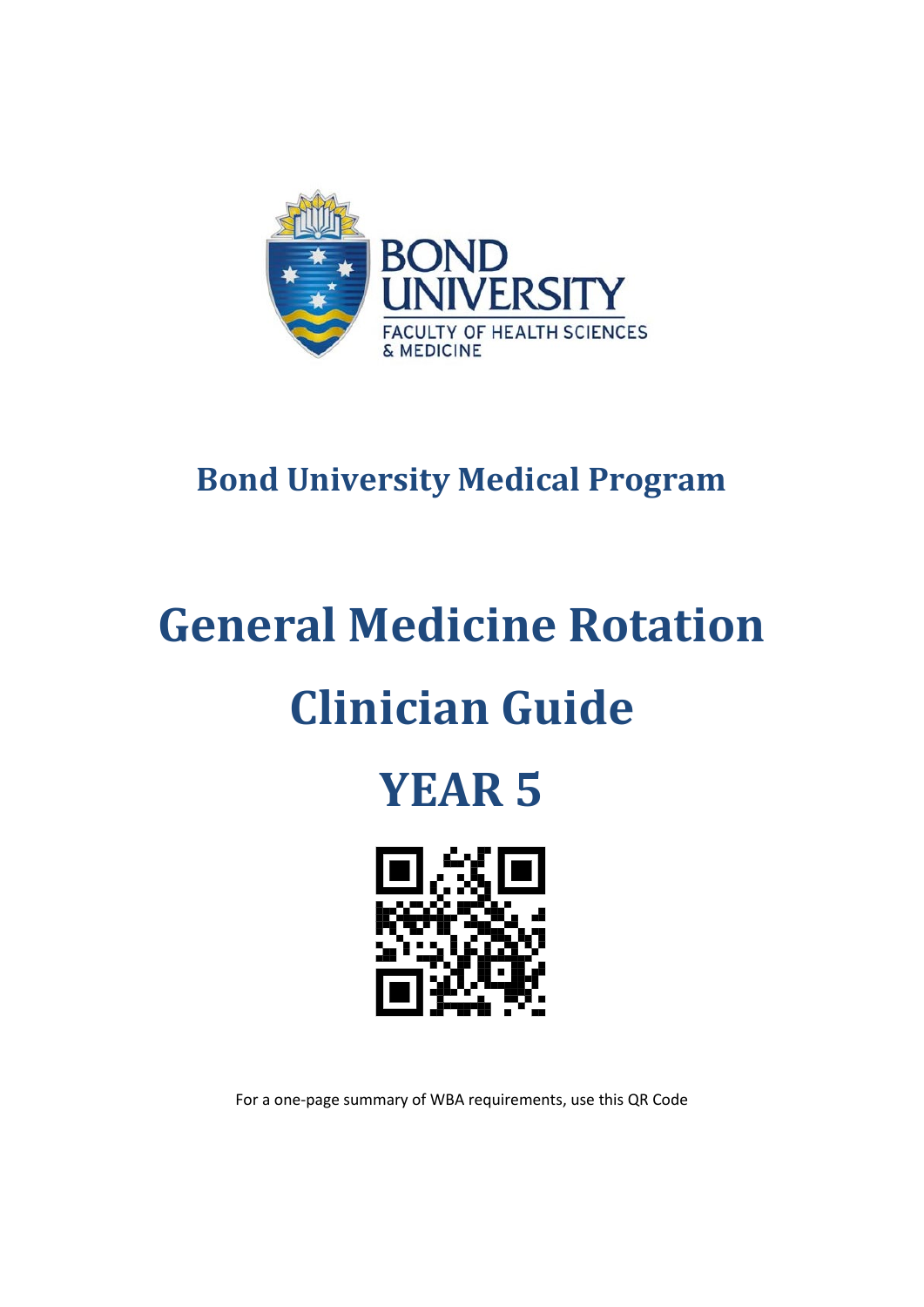## **Introduction**

Students in the final year of the Bond University Medical Program have 6 rotations to train in a broad array of medical, surgical, and other specialities.

These Rotations are made up from one of each of:

- Anaesthetics, Critical Care, and orthopaedics (2 weeks of each)
- Elective or Capstone
- Emergency Medicine,
- Flexible/End of year elective
- General Practice,
- Selective

The capstone, elective, flexible and selective rotations provide students' a choice of interest area, or speciality placement, to gain additional clinical experience on top of specified clinical curriculum placements.

The learning priorities for all clinical specialities are to gain insight and understanding of the most common presentations and conditions encountered. It is anticipated that all students will have opportunities to enhance their skills in history taking and clinical examination. Students should also be encouraged to translate the information from patient interactions into commonly used formats by interns, such as *ISBAR (Introduction, Situation, Background, Assessment, Recommendation)* Additional specific procedural skills development is welcomed

#### **Timetable and Contacts**

**Students are expected to be present 5 days a week during their rotation**. If students are unable to attend for any reason, they are required to advise the clinician, hospital co-ordinator (where available) and the Placements Team at Bond University.

Student involvement in the day-to-day care and management of patients provides the best opportunity for learning. Students will be able learn the most through interviewing and examining patients and being involved in clinical decision making at the bed side.

As well as clinical knowledge, students must display other professional skills such as working well within the multidisciplinary team, considering the psychological and social impact of the illness on the patient and the family, being honest, empathetic, and respectful with regard to the patient's choices and decisions.

It is also important for students to recognise their own limitations, competencies, and scope of practice associated with their stage of training.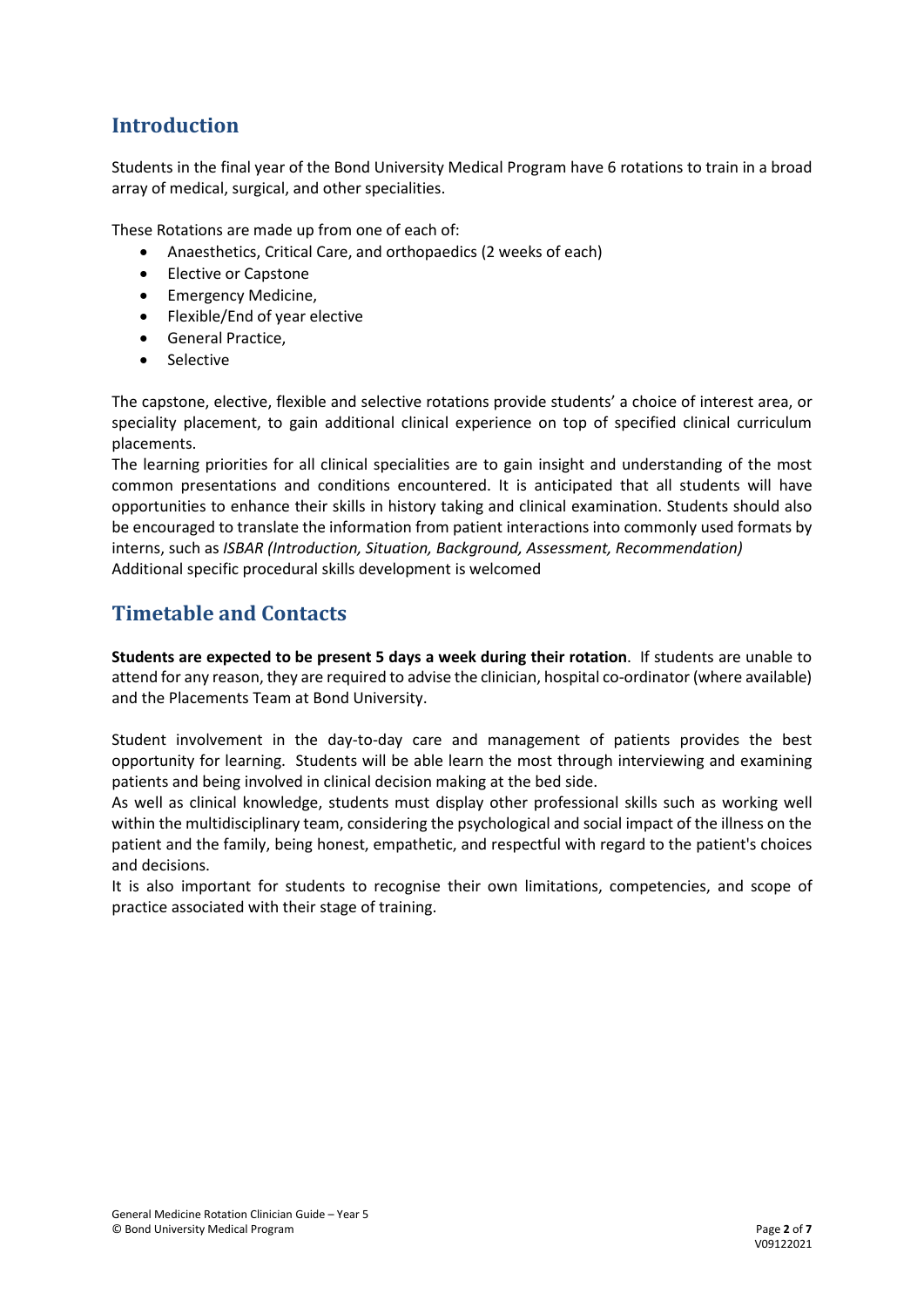# **MD Program Learning Outcomes**

#### **MEDI72-YR5 Extended Clinical Practice and Research, A, B & C and Doctor of Medicine (MD)**

- 1. Science and Scholarship: The medical graduate as scientist and scholar (SS)
- 2. Clinical Practice: The medical graduate as practitioner (CP)
- 3. Health and Society: The medical graduate as a health advocate (HS)
- 4. Professionalism and Leadership: The medical graduate as a professional and leader (PL)

The Australian Medical Council's Graduate Outcome Statements are organised into four domains. Within this subject, the framework mapped to the learning outcomes are: Science and Scholarship Domain (learning outcomes 1-3), Clinical Practice Domain (learning outcomes 4-11), Health and Society Domain (learning outcomes 12-15) and Professionalism and Leadership Domain (learning outcomes 16-21).

| Program<br>LOs 2022 | 2022          | <b>Description</b><br>On successful completion of this program the learner will be able to:                                                                                                                                                                                      | <b>AMC Domain</b>                               |
|---------------------|---------------|----------------------------------------------------------------------------------------------------------------------------------------------------------------------------------------------------------------------------------------------------------------------------------|-------------------------------------------------|
| 01                  | <b>Y5SS01</b> | Apply current medical and scientific knowledge to individual patients, populations and<br>health systems.                                                                                                                                                                        | 1.1, 1.2, 1.3,<br>1.4                           |
| 02                  | <b>Y5SS02</b> | Apply evidence-based and environmentally sustainable healthcare practices in patient care<br>and research methodology.                                                                                                                                                           | 1.5, 1.6, 2.7                                   |
| 03                  | <b>Y5SS03</b> | Apply project management and/or communication skills to complete an evidence based<br>and professionally focussed project including its dissemination.                                                                                                                           | 1.1, 1.5, 1.6,<br>3.3, 4.9                      |
| 04                  | <b>Y5CP01</b> | Demonstrate cognitive, technical and interpretive skills in undertaking an accurate,<br>detailed system-focussed history from a range of patients within a variety of clinical<br>settings.                                                                                      | 2.1, 2.2                                        |
| 05                  | <b>Y5CP02</b> | Perform an accurate and complete physical examination on any body system including a<br>mental state examination.                                                                                                                                                                | 2.3                                             |
| 06                  | <b>Y5CP03</b> | Use knowledge of common conditions, the patient history and physical examination<br>findings, and clinical data, to undertake clinical reasoning and formulate probable and<br>differential diagnoses.                                                                           | 2.2, 2.3, 2.4,<br>2.7, 2.8, 2.10                |
| 07                  | <b>Y5CP04</b> | Recognise and assess deteriorating and critically unwell patients who require immediate<br>care and perform common emergency and life support procedures.                                                                                                                        | 2.12                                            |
| 08                  | <b>Y5CP05</b> | Safely perform a range of common procedures.                                                                                                                                                                                                                                     | 2.6, 2.11, 2.14                                 |
| 09                  | <b>Y5CP06</b> | Safely prescribe by applying the principles of "quality use of medicines" in an<br>environmentally sustainable way.                                                                                                                                                              | , 2.7                                           |
| 10                  | <b>Y5CP07</b> | Select and justify common investigations, with regard to the pathological basis of disease,<br>utility, safety, cost-effectiveness, and sustainability, and interpret their results.                                                                                             | 2.5, 3.7                                        |
| 11                  | <b>Y5CP08</b> | Formulate an initial management plan in consultation with patients, family and carers<br>across a variety of clinical settings with consideration of psychosocial, environmental and<br>cultural aspects that may influence management.                                          | 2.1, 2.7, 2.9,<br>2.13, 2.14,<br>2.15, 3.2, 3.4 |
| 12                  | <b>Y5HS01</b> | Apply evidence from behavioural science and population health research, integrate<br>prevention, early detection, health maintenance and chronic disease management into<br>clinical practice.                                                                                   | 1.6, 2.10, 3.5                                  |
| 13                  | <b>Y5HS02</b> | Recognise and critically reflect on the diversity of populations regarding health issues<br>applicable to the relevant unique historical, social and cultural contexts in the clinical and<br>community settings including First Nations peoples.                                | 3.1, 3.2, 3.4,<br>3.5, 3.8, 3.9                 |
| 14                  | <b>Y5HS03</b> | Recognise and understand the complex interactions between the healthcare systems and<br>environment, as well as the doctor and patient, whilst reflecting on power and privilege, to<br>understand the role of these to ensure a culturally responsive and safe working context. | 2.1, 2.8, 3.4,<br>3.6, 3.7, 4.5                 |
| 15                  | <b>Y5HS04</b> | Communicate successfully in all roles including health advocacy, education, assessment,<br>appraisal and with the First Nations peoples.                                                                                                                                         | 2.1, 3.3, 3.4,<br>3.8, 4.9                      |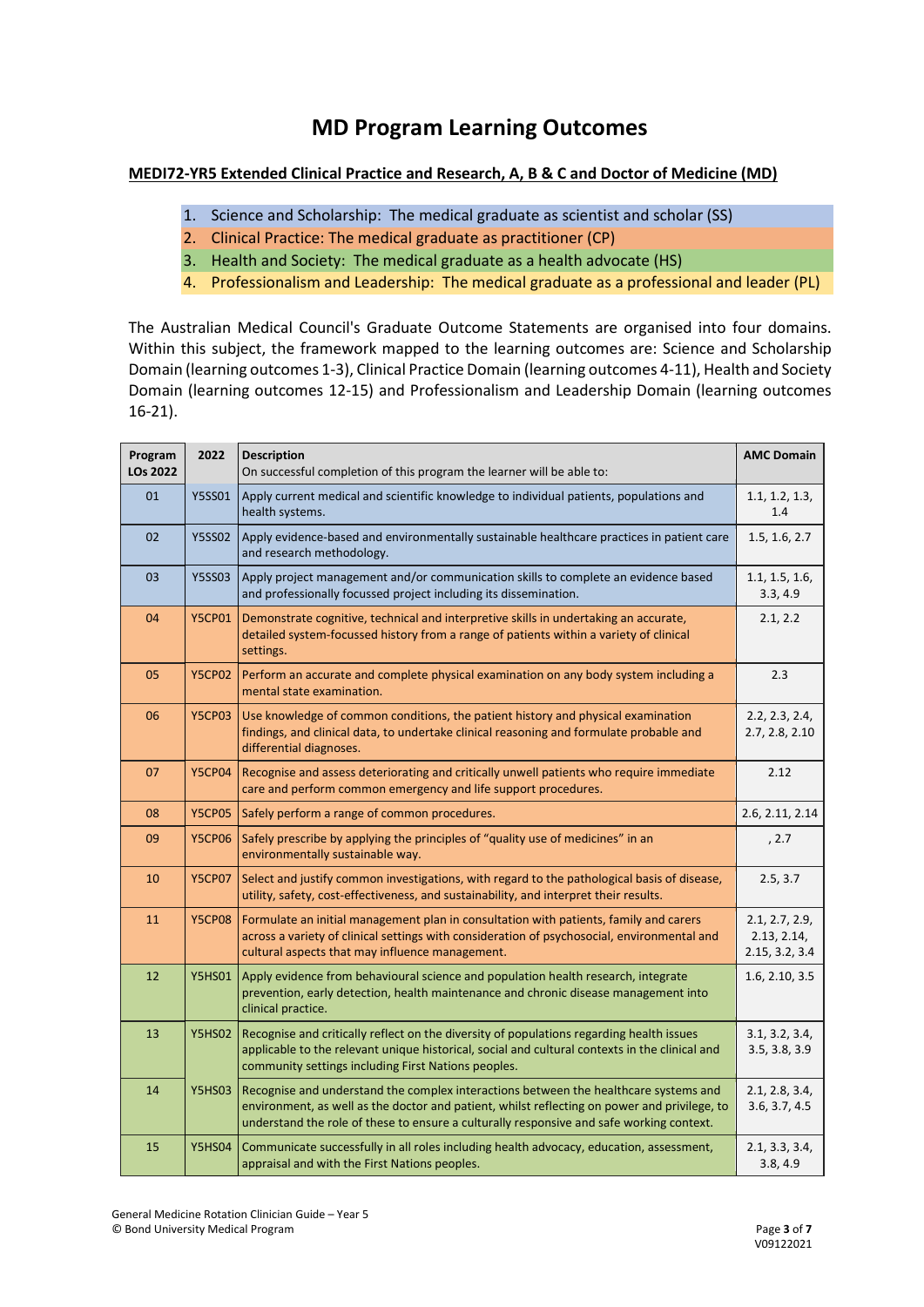| 16 | Y5PL01 | Contribute to teams providing care to patients according to "Good Medical Practice: A<br>Code of Conduct for Doctors in Australia" and "Good Medical Practice: A Guide for Doctors<br>in New Zealand"                                                                                                                            | 4.1, 4.2, 4.3,<br>4.4, 4.5, 4.6,<br>4.7, 4.8, 4.9,<br>4.10 |
|----|--------|----------------------------------------------------------------------------------------------------------------------------------------------------------------------------------------------------------------------------------------------------------------------------------------------------------------------------------|------------------------------------------------------------|
| 17 | Y5PL02 | Explain and apply the principles and concepts of medical ethics including physician virtue<br>and the 'four principles' of autonomy, beneficence, non-maleficence and justice in the<br>context of team-based patient care.                                                                                                      | 3.6, 4.1, 4.2,<br>4.3, 4.4, 4.6,<br>4.10                   |
| 18 | Y5PL03 | Apply the legal responsibilities of a medical practitioner across a range of professional and<br>personal contexts in the practice of team-based patient-care.                                                                                                                                                                   | 2.15, 4.1, 4.2,<br>4.3, 4.10                               |
| 19 | Y5PL04 | Evaluate the performance of self and others as self-regulated and effective members of a<br>diverse healthcare team in the management of a case load, respecting the roles of all<br>healthcare professionals within the clinical setting and community settings, demonstrating<br>professional foundation and essential skills. | 3.1, 4.1, 4.2,<br>4.6, 4.7, 4.8,<br>4.9                    |
| 20 | Y5PL05 | Demonstrate, and role model for junior medical students, skills to support the planned and<br>active development of a career.                                                                                                                                                                                                    | 4.1, 4.2, 4.3,<br>4.8, 4.9                                 |
| 21 | Y5PL06 | Demonstrate, and role model for junior medical students, the active management of<br>selfcare in a clinical environment as part of a clinical team managing patients.                                                                                                                                                            | 4.1, 4.2, 4.5,<br>4.6, 4.7, 4.9                            |

### **General Medicine Rotation**

The basis of the General Medicine Rotation is for students to see patients whose clinical problems relate to a broad array of medical problems and to experience first-hand the daily routine and practice of medicine by a Physician and the hospital team. Students are expected to learn about the assessment and management of general medical patients in the clinical setting.

The knowledge explosion and rapid advances in medicine mean that it is impossible to cover everything in one single rotation. However, knowledge of the common presentations and conditions will provide a firm foundation for students continuing professional development.

#### **Goals**

The goals for the General Medicine rotation are:

- To provide students with learning experiences associated with the clinical care of General Medical patients across a broad range of conditions.
- For students to hone their history taking and examination skills and use clinical reasoning to form diagnoses and differential diagnoses
- For students to learn about and to become comfortable discussing clinical management of medical patients
- For students to develop clinical knowledge and understanding of the common conditions encountered in General Medicine
- To provide students with a real-life clinical working environment and opportunity to work with a clinical team.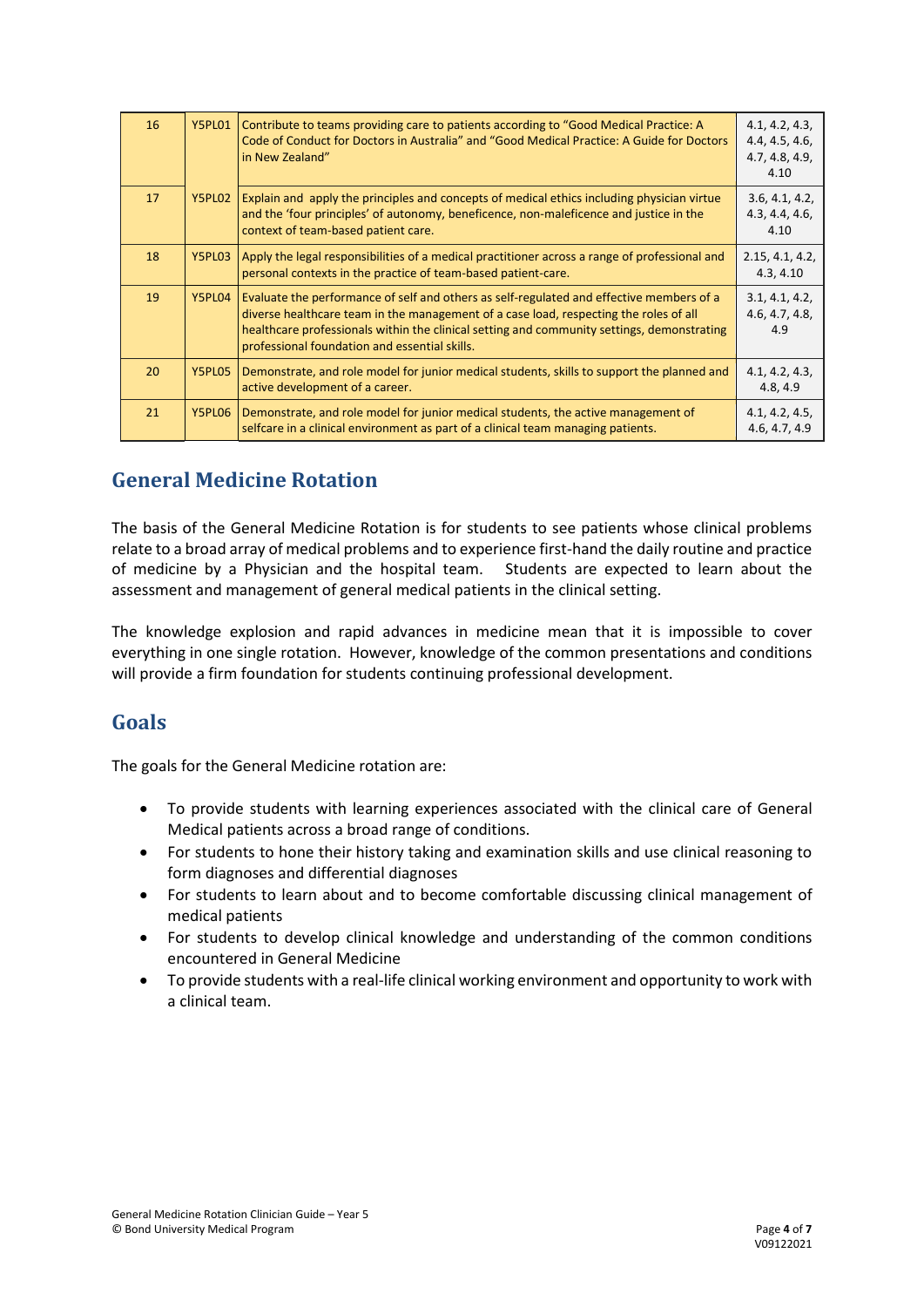# **Learning Outcomes**

Students must be able to:

- Demonstrate the ability to take a complex medical history
- Perform a physical examination with focus on the relevant systems examination
- Perform relevant procedures as required within the scope of competent practice
- Correctly appraise medical symptoms and signs
- Formulate differential diagnoses and a management plan
- Know and recognise serious medical conditions requiring urgent management/intervention
- Demonstrate understanding and application of pharmacological, medical and surgical management
- Interpret the results of commonly encountered diagnostic tests and imaging
- Know when a procedure is indicated as well as the associated risks.

#### **Clinical Supervision and Assessment**

Formal educational sessions should be conducted every week throughout the clinical rotation to reinforce and enhance student learning. These sessions may vary throughout the placement.

Students have multiple workplace-based assessments (WBA) to successfully complete as a requirement for progression in the Medical Program. Assessments are completed in Osler ePortfolio, a cloud-based mobile assessment technology.

**1. In-Training Assessment (ITA)** is a workplace-based assessment tool utilised in clinical rotations. In the ITA, the clinical supervisor provides comments about student overall performance on that rotation. The ITA is a summary evaluation of whether students have met the requirements of that rotation for:

- Clinical knowledge
- Clinical History taking and physical examination skills
- Communication and
- Personal and professional behaviour

**ITA:** The ITA can only be completed by the supervising Consultant or their delegate after seeking opinion from the team about the student performance. **The ITA is due in Week 7.**

**2. Mini-CEX:** During the clinical placement, students will be supervised by a number of clinicians such as those in specialist training pathways in the medical team. Students are encouraged to participate in active learning by interacting with patients, conducting a relevant clinical activity. Students are required to evidence this as Mini-CEXs which can be assessed by these team members. Students are required to complete and evidence FOUR (**4) Mini-CEX** during this placement: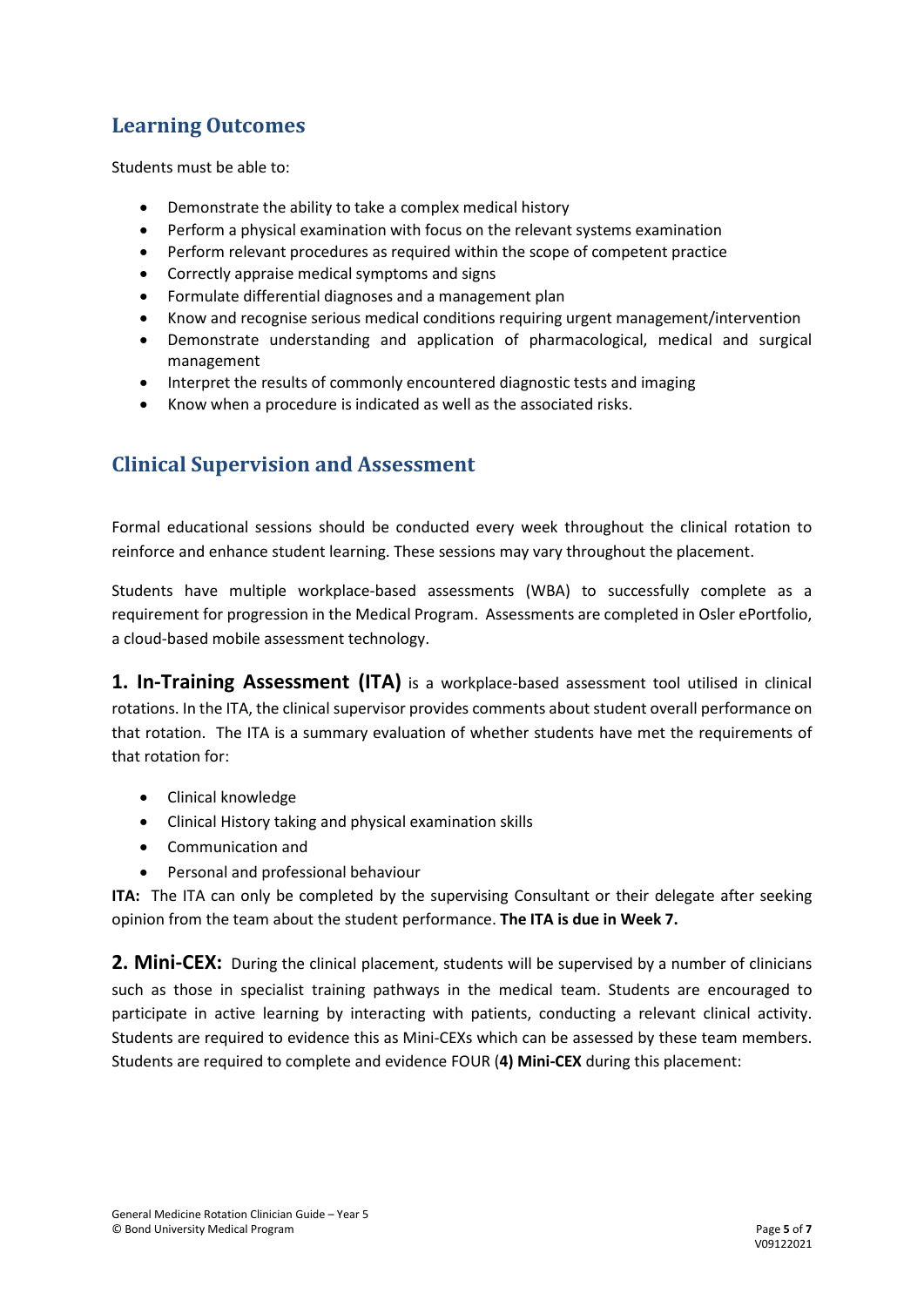The Mini-CEX can be evaluated by a wide range of other health practitioners such as doctors, nurses, allied health, and hospital technicians

The Mini-CEX has been re-designed in conjunction with Griffith University to reduce the workload of completion for supervisors – whilst enhancing personalised feedback on performance to students.

Feedback should align to that given to students at the time of the interaction.

The Global result is a trust rating scale to align our evaluation of students with future clinician decisions around Entrustable Professional Activities.

| <b>Assessment Criteria</b>             |                                                                                                                                                                         |
|----------------------------------------|-------------------------------------------------------------------------------------------------------------------------------------------------------------------------|
| Location*                              |                                                                                                                                                                         |
| Select Location                        |                                                                                                                                                                         |
| Feedback to assist student's learning: | Please describe the Student's Performance: what was effective and ineffective, your overall impression and any specific feedback.                                       |
| Areas of strength:*                    |                                                                                                                                                                         |
|                                        |                                                                                                                                                                         |
|                                        |                                                                                                                                                                         |
| Areas of development:*                 |                                                                                                                                                                         |
|                                        |                                                                                                                                                                         |
| Global Overall result:*                |                                                                                                                                                                         |
|                                        | O 1. Requires my assistance to complete this task safely in addition to close direct supervision                                                                        |
| task)                                  | O 2. Requires direct supervision (I need to be present with the student to observe the interaction and review the                                                       |
|                                        | O 3. Requires proximal supervision (I need to be in an adjacent room or on the same ward as the student and be<br>able to provide immediate or detailed review of task) |

#### **3. Procedural Skills:**

Bond Medical Students are required to complete the following procedural skills on patients by the completion of their Phase 2 placements in order to graduate. Nine skills are to be completed on patients under guided supervision whilst 5 procedures are theory-only modules to support skills development.

| #                        | <b>Required Procedural Skill Activities</b> |                      |  |
|--------------------------|---------------------------------------------|----------------------|--|
| $\mathbf{1}$             | In-dwelling Catheter                        |                      |  |
| $\overline{\mathcal{L}}$ | <b>IV Cannulation</b>                       |                      |  |
| 3                        | Suturing                                    |                      |  |
| 4                        | IM injection                                |                      |  |
| 5                        | SC injection                                |                      |  |
| 6                        | <b>ECG</b>                                  |                      |  |
| 7                        | Venepuncture (venous blood sample)          |                      |  |
| 8                        | <b>Blood Culture Sampling</b>               |                      |  |
| 9                        | Sterile wash hand, gown, and glove          |                      |  |
| 10                       | <b>Examination of ICU patient</b>           | - Theory Module only |  |
| 11                       | <b>Blood Gas Analysis</b>                   | - Theory Module only |  |
| 12                       | <b>Chest X-ray Interpretation</b>           | - Theory Module only |  |
| 13                       | <b>Pulse Oximetry</b>                       | - Theory Module only |  |
| 14                       | <b>PPE</b>                                  | - Theory Module only |  |